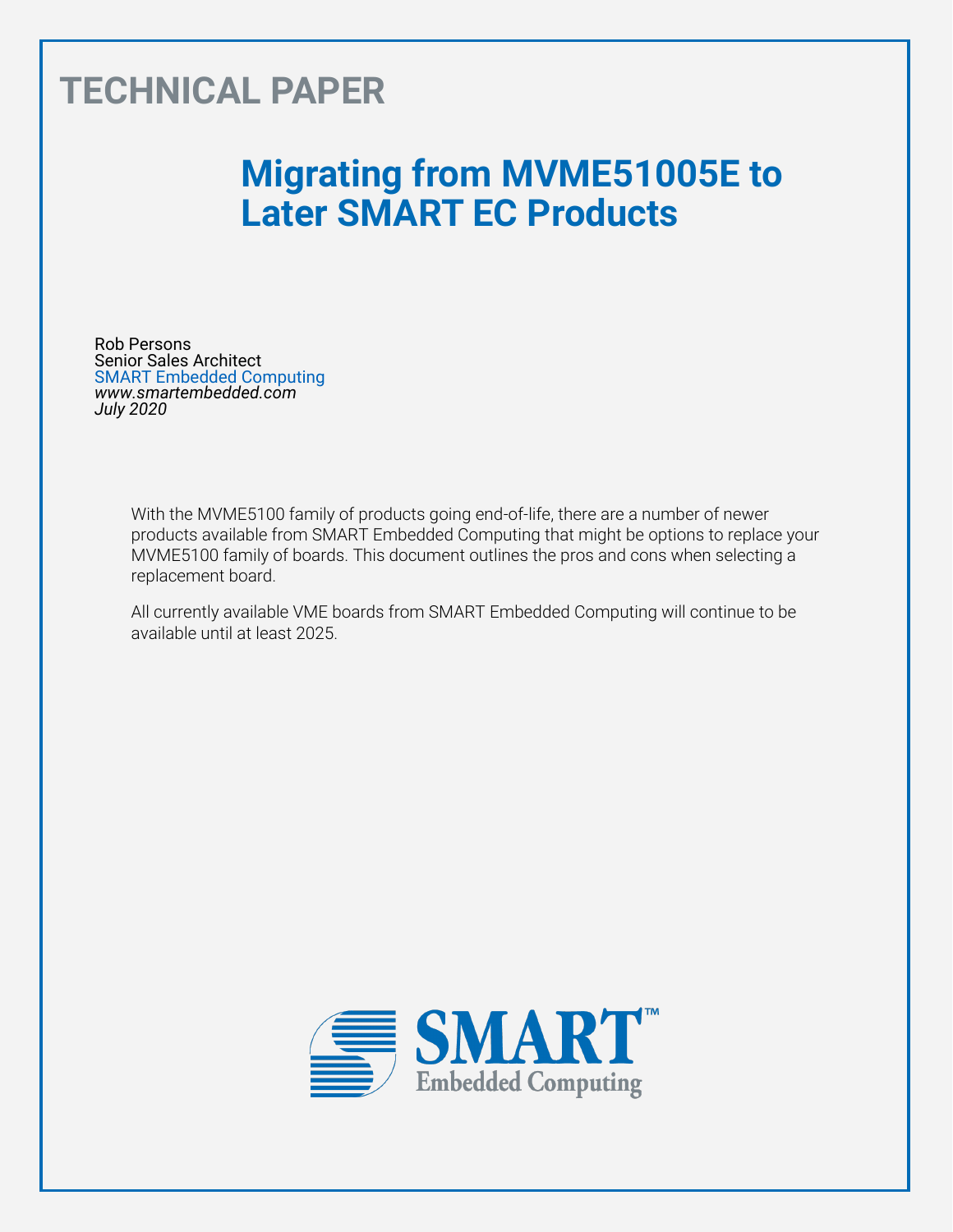With the MVME5100 family of products going endof-life, there are a number of newer products available from SMART Embedded Computing that might be options to replace your MVME5100 family of boards.

The newer products will not be drop-in replacements, so some level of work will be required. However, in this paper we will try to outline some of the functional differences when migrating to these newer products.

All currently available VME boards from SMART Embedded Computing will continue to be available until at least 2025.

New processors have new memory map assignments and different I/O chips, such as gigabit Ethernet. The existing software built for the MVME5100 family of products will not work without migrating the source to a different and potentially newer board support package. This document outlines the pros and cons when selecting a replacement board.

### **Replacement products – Newer Generation**

MVME2502 – Based on the NXP QorIQ P2020 (Dual 1.2GHz E500V2 Cores)

#### MVME8105 – Based on the NXP QorIQ P5020 (Dual 2GHz E5500 Cores)

Both boards were released just a few years ago and have the longest life expectancy. The MVME2502 is an ideal candidate as a replacement for the MVME5100 family of processor board as it offers the best price/performance ratio. For those customers requiring additional performance, you may want to consider if the MVME8105 will be a good fit your budget and needs.

#### **Hardware Considerations for Newer Boards**

There are a number of differences with the newer boards compared to the older generation of boards, which will be discussed later. Since the design of these newer boards are based on newer generations of QorIQ processors, fewer critical parts must be managed to maintain the viability of the boards.

The QorIQ processors are considered a system-on-a -chip (SoC) platform, where the processor includes processing elements, all cache, host bridge chip,

and Ethernet NICs. Older boards have multiple parts that perform these same functions and must be requalified each time that component goes end-oflife (EOL). SoC processors have one part to manage and NXP has a good history of longevity of supply for these processors.

Though this is typically less important when replacing an older product, the MVME2502 has a number of enhanced features.

- 1. 2GB DDR3 RAM<br>2. Five multiprotoc
- Five multiprotocol serial ports
- 3. Three gigabit Ethernet interfaces
- 4. 8GB EMMC SSD
- 5. SATA hard drive support
- 6. 512KB MRAM

One of the first considerations with a replacement is the power available to the replacement. The MVME2502 most closely matches the power required to operate the MVME5100. Power is important, but it is not the only thing to consider.

| <b>BOARD</b>       | <b>Typical Power</b><br>Required | <b>Max Power</b><br>Required |
|--------------------|----------------------------------|------------------------------|
| MVME510X<br>Family | 15 Watts                         | 23 Watts                     |
| MVMF2502           | 17 Watts                         | 23 Watts                     |

One departure for these newer chips is the use of the Altivec Vector Coprocessor found in the MPC7410 of the MVME5100. If the application has special libraries for the Altivec vector coprocessor, then the older MVME5500 or MVME6100 needs to be used. The current QorIQ processors on SMART EC products do not have an Altivec vector coprocessor.

Also the newer E500V2 processing core, that is part of the QorIQ P2020 on the MVME2502, uses a different double precision floating point (DPFP) unit than the traditional PowerPC G4 processing cores found on MVME5100 and older boards that will be addressed below.

The floating point (FP) unit on the older boards uses an IEEE Standard 754 Floating Point unit vs the E500V2 double precision floating point unit in the MVME2502. Both processing cores can perform DPFP in hardware but the floating point instructions have changed and the E500V2 utilizes general purpose registers instead of dedicated floating point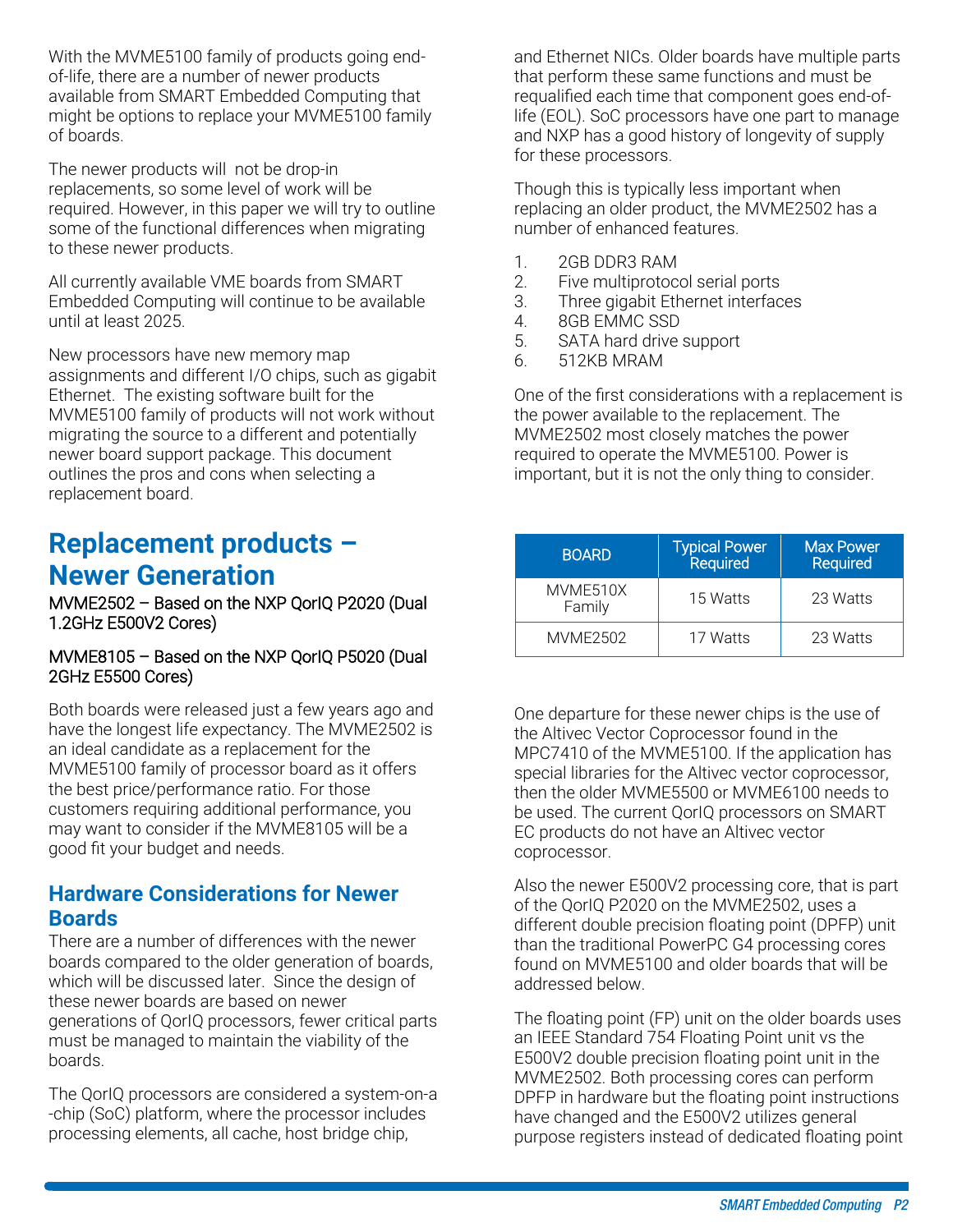registers. The E5500 cores of the MVME8105 do support dual fully pipelined IEEE754 floating point units.

Some analysis was performed comparing the performance of the two floating point units running LMBench under Linux and, in general, performance of the two floating point units were comparable. If there are applications relying on specific features of IEEE754 floating point instructions, then the older boards should be considered but this is typically not the case.

When migrating floating point code to the MVME2502, the compiler is an important consideration. If a binary image compiled for classic PowerPC is run on the MVME2502 and the binary uses floating point instructions, one of two things will happen.

If no floating point emulation is available, the binary will trap on an unsupported instruction; if floating point emulation is available, then the floating point instruction is emulated in the kernel and the floating point performance is greatly reduced.

When using the MVME2502 with floating pointintensive programs it is important to compile programs with a version of GNU Compiler Collection (GCC) that has support for e500V2 and use the appropriate switch when compiling software so that the correct floating point instructions are generated. Current Linux and VxWorks board support packages (BSPs) have appropriate compilers.

Another departure for the newer boards is the userdefined pins on the P2 VMEbus connector. If the existing application uses a PMC that routes I/O from the PMC to the P2 pins of the VMEbus back plane, then the newer boards should not be considered.

The MVME2502 has a different backplane pin assignment of the PMC signals to the user defined pins of the P2. This typically impacts only a small number of applications, but it is something that should be considered.

Finally, if the existing application is dependent on the version of the VMEbus chip on the board, then the MVME2502 and MVME6100 may not be a good choice because they use the newer TSi148 VMEbus chip from IDT versus the Universe II chip which is found on the MVME5100 and the MVME5500. This only has an impact on those rare occasions the application does something unusual and doesn't use the standard VxWorks VMEbus mapping features.

#### **Software Considerations for Dual Core Processors**

Newer processor boards support several different operating system choices. VxWorks 6.X and 7.X support a variety of operating modes for multicore processors along with Linux. Though there have been some applications running under Linux on the MVME5100, in most cases, it is some form of VxWorks.

Since the MVME2502 has two processor cores, more modern versions of VxWorks can take advantage of those cores in a variety of ways. The BSP can be configured to run a single Symmetric Multiprocessor (SMP) version of Vxworks managing the two cores. Tasks would be split between the two cores by the operating system. This is only useful when the application can be migrated into threads, which will require migrating the old application to the new threaded environment to fully utilize SMP.

If there are multiple MVME5100 boards in an application, migrating them to a single MVME2502 running VxWorks in SMP mode might be possible, reducing the number of boards that would need to be replaced, but it would require a considerable amount of software modification and many customer programs do not have the time or funding to do these sorts of activities.

Another option is to run Asymmetric Multi Processing (AMP) versions of VxWorks. This is where a VxWorks kernel is run independently on each core. Again, the only advantage to using AMP mode is to collapse systems which have a number of MVME5100 boards in the system to fewer numbers of MVME2502 boards.

The need to migrate the applications to use threading is eliminated but there is added complexity in properly migrating existing applications to this paradigm.

In most cases, applications that currently run on the MVME5100 will run under uniprocessor versions of the operating system, which essentially keeps one of the two cores in reset and never activates the core. In most cases, migrating from the MVME5100 to the MVME2502 will utilize the operating system in this fashion.

The MVME2502 only supports newer versions of VxWorks. Wind River supports 6.8 while SMART EC supports 6.9 and 7.0, but there is no support for older VxWorks kernels like 5.5.1. If the current applications running on the MVME5100 has migrated to a VxWorks release later then 5.5.1, then migrating to the MVME2502 is much simpler.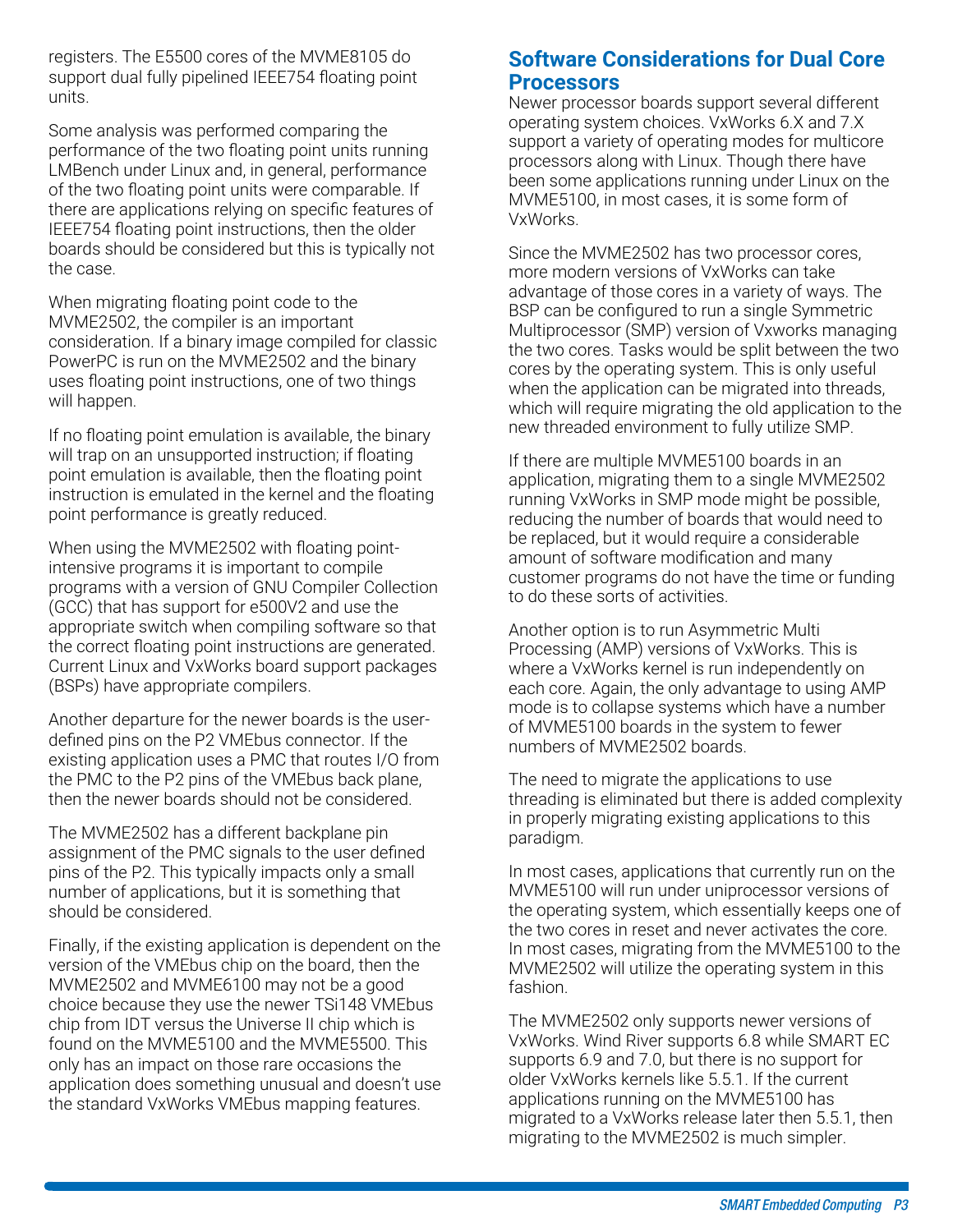This does not mean it is simply a recompile and build of the kernel, but there is a migration path to the software running on the MVME2502.

If the application is using the older version 5.5.1 and there is no funding to migrate the application to a newer operating systems, then it might be a better decision to migrate to one of the older boards, that will be discussed next, even though there may be more of a tradeoff in terms of life expectancy when compared to the MVME2502.

### **Replacement products – Older Generation**

MVME5500 – Based on the NXP 1GHZ MPC7547, Single GigE, Universe II VME

MVME6100 – Based on the NXP 1.3GHZ MPC7547, Dual GigE, TSi148 VME

#### **Hardware Considerations for Older Boards**

The MPC7457 device used on these older boards has a very similar execution unit as the MPC7410 found on the MVME5100 family of processors. So, the general behavior of the software running on the MPC7457 will be similar to the MPC7410 but faster. Though some binary code compiled for a MPC7410 might run on a MPC7457, there are enough differences with the processors and the other I/O on the board to eliminate this board as a drop-in replacement.

All software will have to be, at a minimum, rebuilt and most likely, BSPs reconfigured. New VxWorks kernels which support the MPC7457 will also have to be purchased from Wind River.

Another common feature of the MVME5500 and MVME6100 is the user defined pin assignments through the VMEbus P2 pins. As mentioned earlier, the PMC pin assignments were updated with the MVME810X and MVME250X boards. The MVME5100 boards match the PMC pin assignments with the MVME5500 and MVME6100. If this is an important aspect of the current applications, then these boards should be considered.

| <b>BOARD</b>       | <b>Typical Power</b><br>Required | <b>Max Power</b><br>Required |
|--------------------|----------------------------------|------------------------------|
| MVME510X<br>Family | 15 Watts                         | 23 Watts                     |
| <b>MVME5500</b>    | 34 Watts                         | 40 Watts                     |
| <b>MVME6100</b>    | 42 Watts                         | 51 Watts                     |

As mentioned previously, there are two other differences between the MPC7457 and the newer QorIQ processor. The MPC7410 has an IEEE 754 compatible floating point unit and Altivec vector coprocessor. If the applications are dependent on either of these features, then the MVME5500 or MVME6100 should be used.

Power may also impact the decision to pick these older boards. The MVME5500 and MVME6100 require more power to operate.

There are several major differences between the MVME5500 and MVME6100:

#### **HOST BRIDGE**

The MVME5500 uses an older host bridge chip from Marvell called the Discovery I while the MVME6100 supports the later generation of the part called the Discovery II. Major differences are:

- **EXECT:** Support for GigE natively in the Discovery II while the Discovery I only supports 100Mb Ethernet
- The Discovery II supports 133MHz PCI-X versus 66MHz on the Discovery I, which was important to support faster PMC modules and the faster TSI148 VMEbus controller.

#### **GIGABIT Ethernet**

The MVME5500 supports one of the 100Mb Ethernet interfaces from the Discovery I host bridge and a separate GigE NIC for the board's two Ethernet interfaces while the MVME6100 has two GigE NICs integrated into the Discovery II host bridge.

Though GigE is probably not a critical feature for a replacement of the MVME5100, long term support of dual NICs is different for the MVME5500 versus the MVME6100.

Since the NICs are integrated in the Discovery II of the MVME6100, only one part must be managed over the life of the board. In the case of the MVME5500, the additional GigE NIC has already gone through some requalification, which forced a change in the supporting software.

These impacts will be less with the NICs integrated into the host bridge itself.

#### **FLASH**

The MVME5500 has a total of 40MB of integrated NOR flash to hold the boot firmware along with VxWorks kernels. The MVME6100 increase that to 128MB total split between two 64MB NOR flash devices.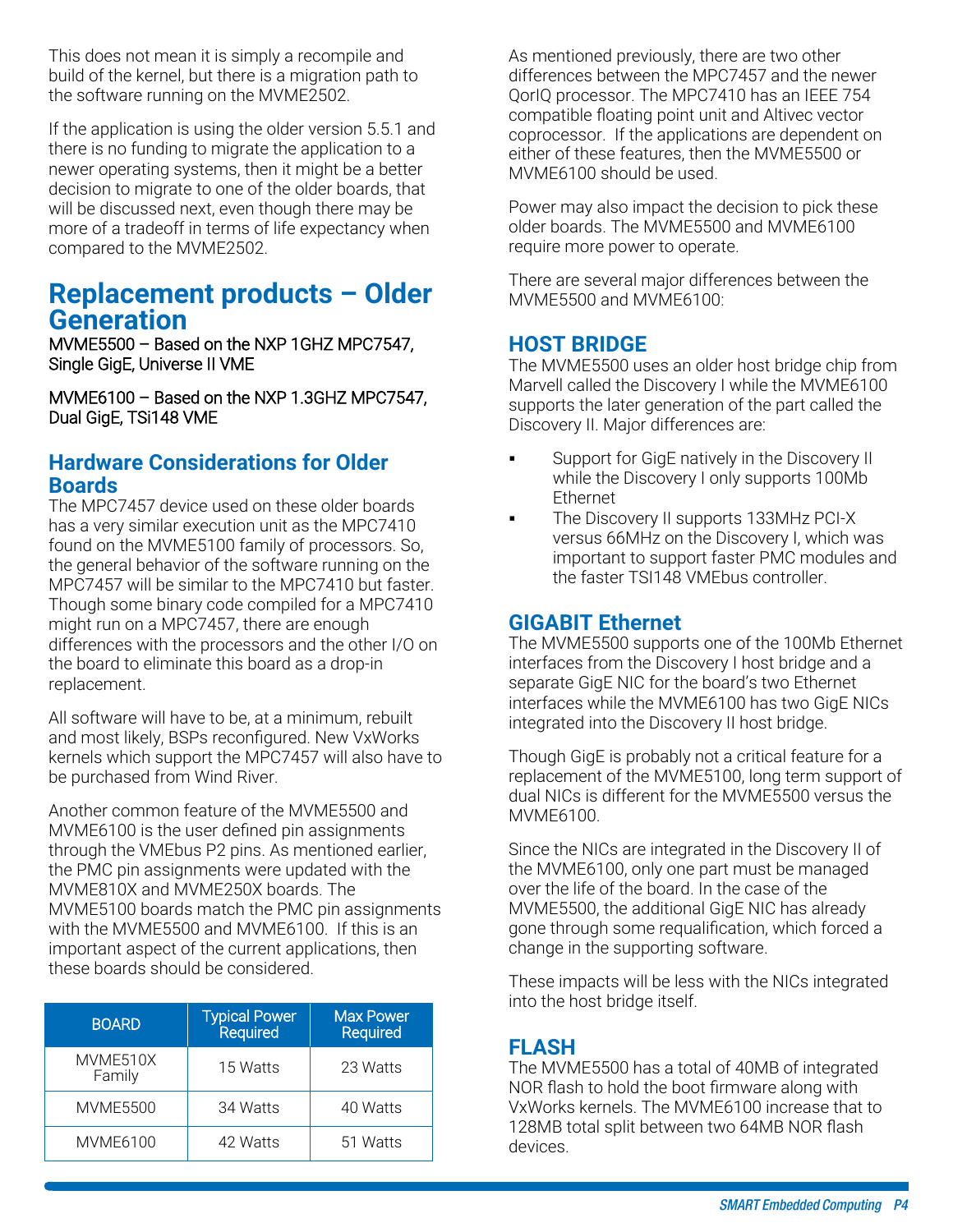#### **VMEbus Interface**

The MVME5500 uses the same VMEbus controller, the IDT Universe II, as does the MVME5100. The MVME6100 uses the newer IDT TSi148 which supports the much higher performance levels of 2eSST protocols. This is the same interface as found on the MVME810X and MVME250X boards.

Though the MVME5500 and MVME5100 have the same VMEbus controllers, this is not really that much of an advantage because most applications will work using either interface, unless there are specific features of the Universe II that the applications requires.

#### **Software Considerations for Older Boards**

One of the strongest arguments for using the MVME5500 or the MVME6100 is with porting software. If the existing application is based on an older operating system like VxWorks 5.5.1, then these older boards should be considered as replacements. The newer products like the MVME810X or the MVME250X do not support anything below VxWorks 6.X. There are many applications that have not transitioned to the newer versions of VxWorks.

There will however be issues with attempting to port the software to VxWorks 5.5.1 on the MVME5500 or the MVME6100. Though the BSP exists, support from Wind River has discontinued for VxWorks 5.5.1. Support agreements would have to be put in place to get support for these old versions of VxWorks from Wind River which will likely be expensive but available for those programs that cannot migrate.

## **Conclusions**

Migration from the MVME5100 family of products to a newer SMART EC VMEbus board cannot be done as a drop in replacement.

Due to the age of the product and the cost, the first board to consider is the MVME2502 board. It has the best longevity and value for any of the products.

If there is sufficient funding for software development, the dual core capabilities and increase memory capability could allow applications which currently use multiple MVME5100 boards to a single MVME2502.

The MVME2502 in uniprocessor mode is a very good replacement if the current application can support newer versions of VxWorks and/or there are power limitations in the system.

If the current application takes advantage of the Altivec vector coprocessor of the MPC7410 or there is insufficient budget to migrate the software to a newer version of the operating system then the MVME5500 or MVME6100 are better choices.

If there are dependencies in the application on specific features of the Universe II VMEbus controller then the MVME5500 is the better choice.

If none of those dependencies exist but the software being used is old and cannot be migrated, then the MVME6100 is the better choice of the older boards due to the reduced number of critical parts to maintain.

All currently available VME boards from SMART Embedded Computing will continue to be available until at least 2025.

To discuss migration of your MVME5100 boards with a SMART Embedded Computing technical expert, please contact us through our website:

<https://www.smartembedded.com/ec/contact>